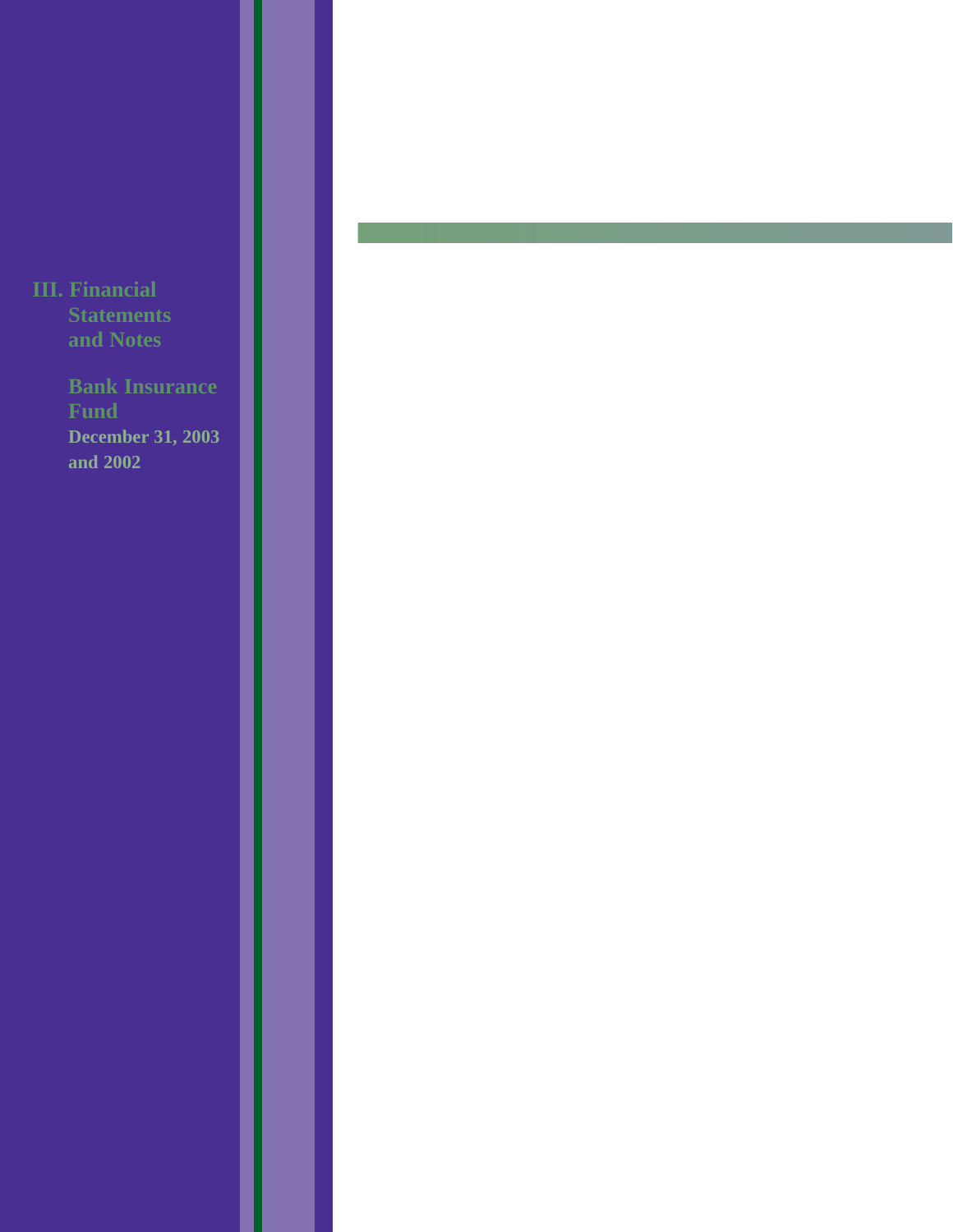## Federal Deposit Insurance Corporation **Bank Insurance Fund Balance Sheets at December 31**

## Dollars in Thousands

|                                                                | 2003             | 2002             |
|----------------------------------------------------------------|------------------|------------------|
| <b>Assets</b>                                                  |                  |                  |
| Cash and cash equivalents                                      | \$<br>2,544,281  | \$<br>4,606,896  |
| Investment in U.S. Treasury obligations, net: (Note 3)         |                  |                  |
| Held-to-maturity securities                                    | 16,293,073       | 16,709,665       |
| Available-for-sale securities                                  | 14.209.773       | 10,823,593       |
| Interest receivable on investments and other assets, net       | 550,999          | 483,674          |
| Receivables from bank resolutions, net (Note 4)                | 511,089          | 505,395          |
| Property and equipment, net (Note 5)                           | 287,380          | 303,084          |
| <b>Total Assets</b>                                            | \$<br>34,396,595 | \$<br>33,432,307 |
| <b>Liabilities</b>                                             |                  |                  |
| Accounts payable and other liabilities                         | \$<br>231,441    | \$<br>148,573    |
| Contingent liabilities for: (Note 6)                           |                  |                  |
| Anticipated failure of insured institutions                    | 178.266          | 1.008.097        |
| Litigation losses and other                                    | 204,693          | 225,297          |
| <b>Total Liabilities</b>                                       | 614,400          | 1,381,967        |
| Commitments and off-balance-sheet exposure (Note 11)           |                  |                  |
| <b>Fund Balance</b>                                            |                  |                  |
| Accumulated net income                                         | 32.979.898       | 31,238,171       |
| Unrealized gain on available-for-sale securities, net (Note 3) | 802,297          | 812,169          |
| <b>Total Fund Balance</b>                                      | 33,782,195       | 32,050,340       |
| <b>Total Liabilities and Fund Balance</b>                      | \$<br>34,396,595 | \$<br>33,432,307 |

*The accompanying notes are an integral part of these financial statements.*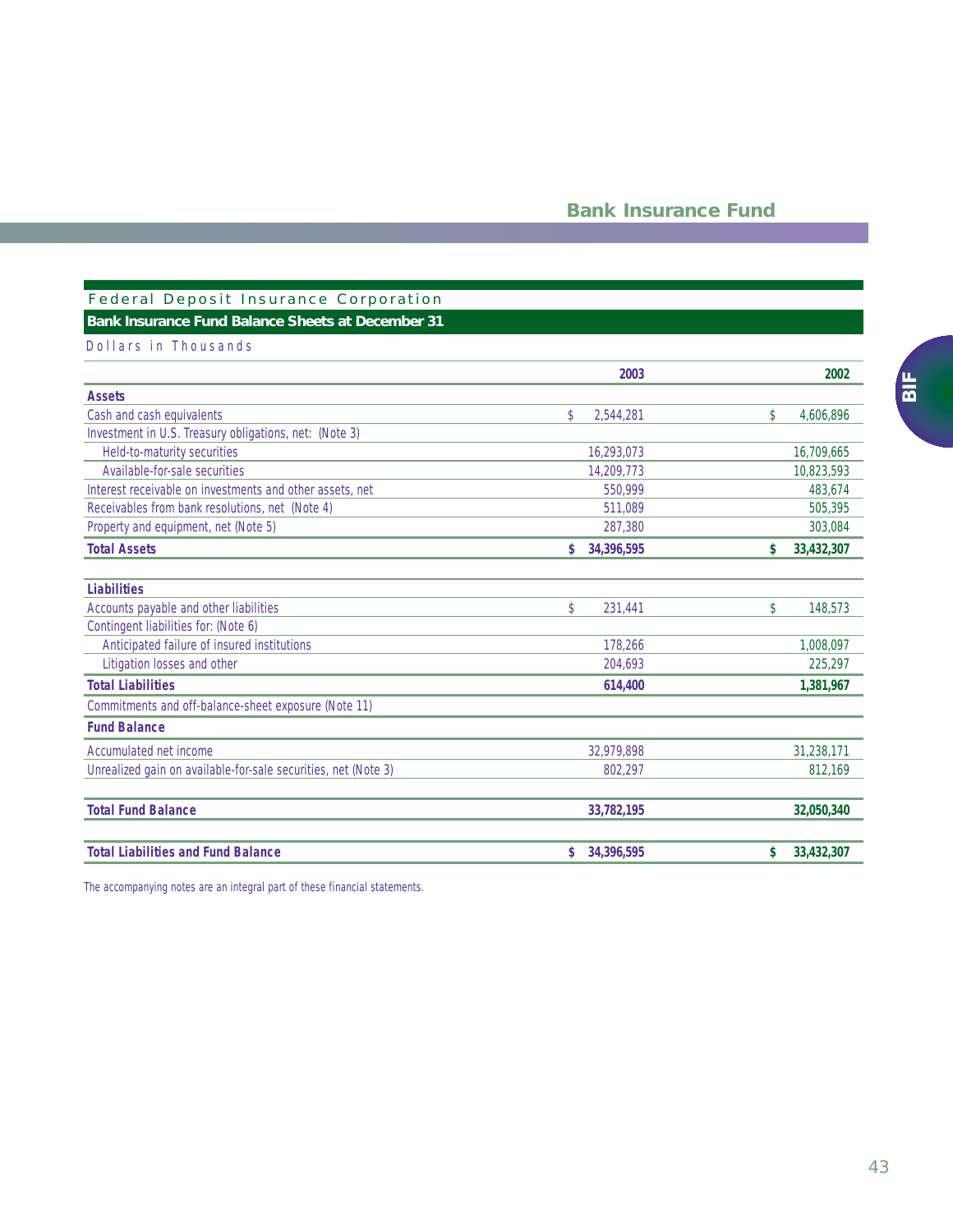## Federal Deposit Insurance Corporation

## **Bank Insurance Fund Statements of Income and Fund Balance for the Years Ended December 31**

Dollars in Thousands

|                                                                | 2003                       | 2002             |
|----------------------------------------------------------------|----------------------------|------------------|
| Revenue                                                        |                            |                  |
| Interest on U.S. Treasury obligations                          | $\mathsf{\$}$<br>1,530,014 | \$<br>1,692,381  |
| Assessments (Note 7)                                           | 80,159                     | 84,030           |
| Other revenue                                                  | 15,831                     | 19,474           |
| <b>Total Revenue</b>                                           | 1,626,004                  | 1,795,885        |
| <b>Expenses and Losses</b>                                     |                            |                  |
| Operating expenses (Note 8)                                    | 805,496                    | 821,136          |
| Provision for insurance losses (Note 9)                        | (928, 468)                 | (86,970)         |
| Insurance and other expenses                                   | 7,249                      | 16,451           |
| <b>Total Expenses and Losses</b>                               | (115, 723)                 | 750,617          |
| <b>Net Income</b>                                              | 1,741,727                  | 1,045,268        |
| Unrealized (loss) / gain on available-for-sale securities, net | (9,872)                    | 566,247          |
| <b>Comprehensive Income</b>                                    | 1,731,855                  | 1,611,515        |
| <b>Fund Balance - Beginning</b>                                | 32,050,340                 | 30,438,825       |
| <b>Fund Balance - Ending</b>                                   | \$<br>33,782,195           | \$<br>32,050,340 |

*The accompanying notes are an integral part of these financial statements.*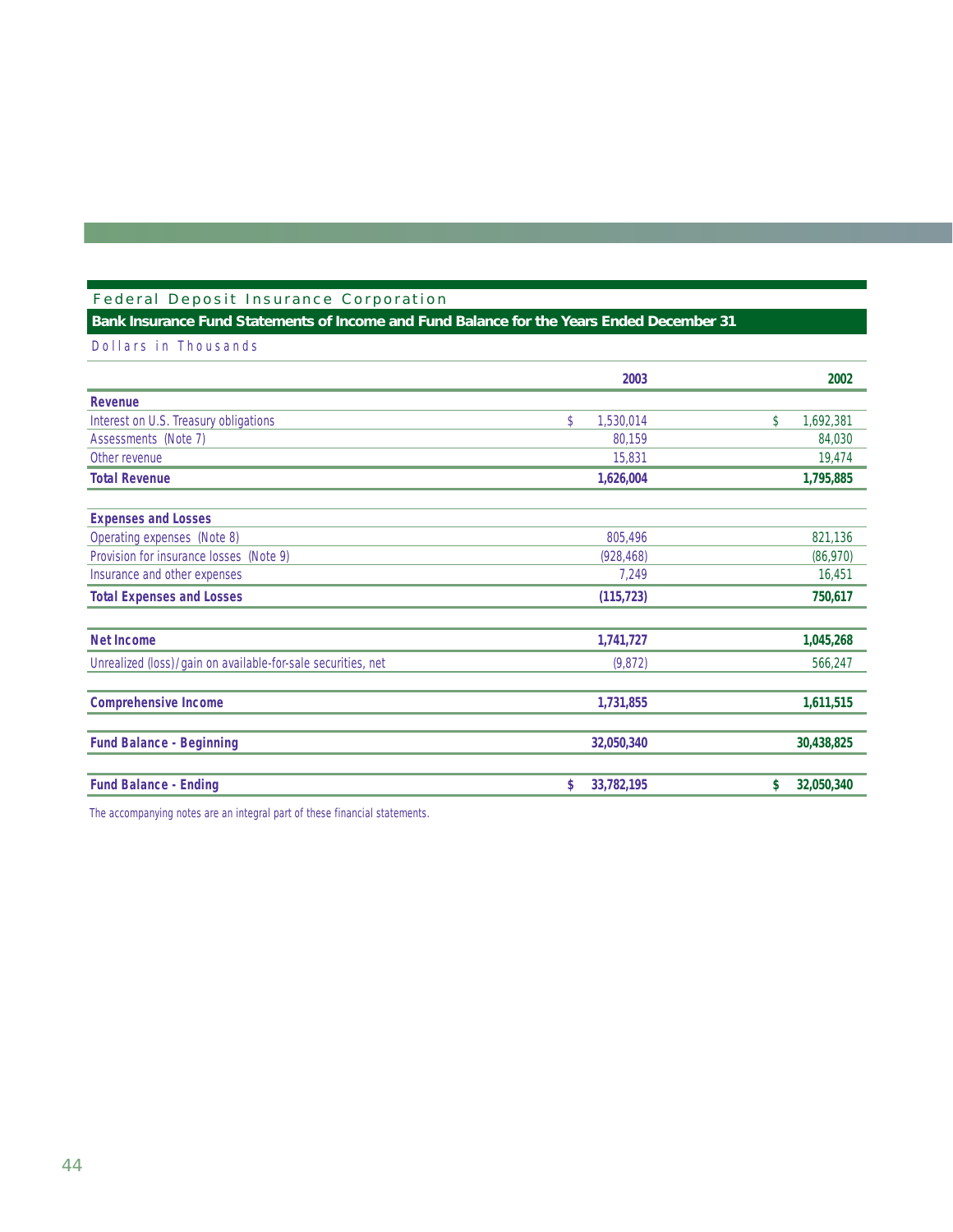## Federal Deposit Insurance Corporation

## **Bank Insurance Fund Statements of Cash Flows for the Years Ended December 31**

| Dollars in Thousands |  |  |
|----------------------|--|--|
|----------------------|--|--|

|                                                            | 2003                       | 2002                       |
|------------------------------------------------------------|----------------------------|----------------------------|
| <b>Operating Activities</b>                                |                            |                            |
| Provided by:                                               |                            |                            |
| Interest on U.S. Treasury obligations                      | $\mathsf{\$}$<br>1.794.002 | $\mathsf{\$}$<br>1.858.852 |
| Recoveries from bank resolutions                           | 1.034.311                  | 1,116,406                  |
| <b>Assessments</b>                                         | 80.496                     | 81,971                     |
| Miscellaneous receipts                                     | 112,263                    | 22,607                     |
| Used by:                                                   |                            |                            |
| Operating expenses                                         | (753, 617)                 | (742, 270)                 |
| Disbursements for bank resolutions                         | (935,602)                  | (2, 168, 187)              |
| Miscellaneous disbursements                                | (31,861)                   | (38, 311)                  |
| <b>Net Cash Provided by Operating Activities (Note 13)</b> | 1,299,992                  | 131,068                    |
| <b>Investing Activities</b>                                |                            |                            |
| Provided by:                                               |                            |                            |
| Maturity of U.S. Treasury obligations, held-to-maturity    | 3,890,000                  | 3,625,000                  |
| Maturity of U.S. Treasury obligations, available-for-sale  | 1.690.000                  | 1,150,000                  |
| Used by:                                                   |                            |                            |
| Purchase of property and equipment                         | (42,669)                   | (49, 647)                  |
| Purchase of U.S. Treasury obligations, held-to-maturity    | (3,659,868)                | $\Omega$                   |
| Purchase of U.S. Treasury obligations, available-for-sale  | (5,240,070)                | (1,686,138)                |
| Net Cash (Used by) Provided by Investing Activities        | (3,362,607)                | 3,039,215                  |
| Net (Decrease)/Increase in Cash and Cash Equivalents       | (2,062,615)                | 3,170,283                  |
| <b>Cash and Cash Equivalents - Beginning</b>               | 4,606,896                  | 1,436,613                  |
| <b>Cash and Cash Equivalents - Ending</b>                  | 2,544,281<br>\$            | 4,606,896<br>\$            |

*The accompanying notes are an integral part of these financial statements.*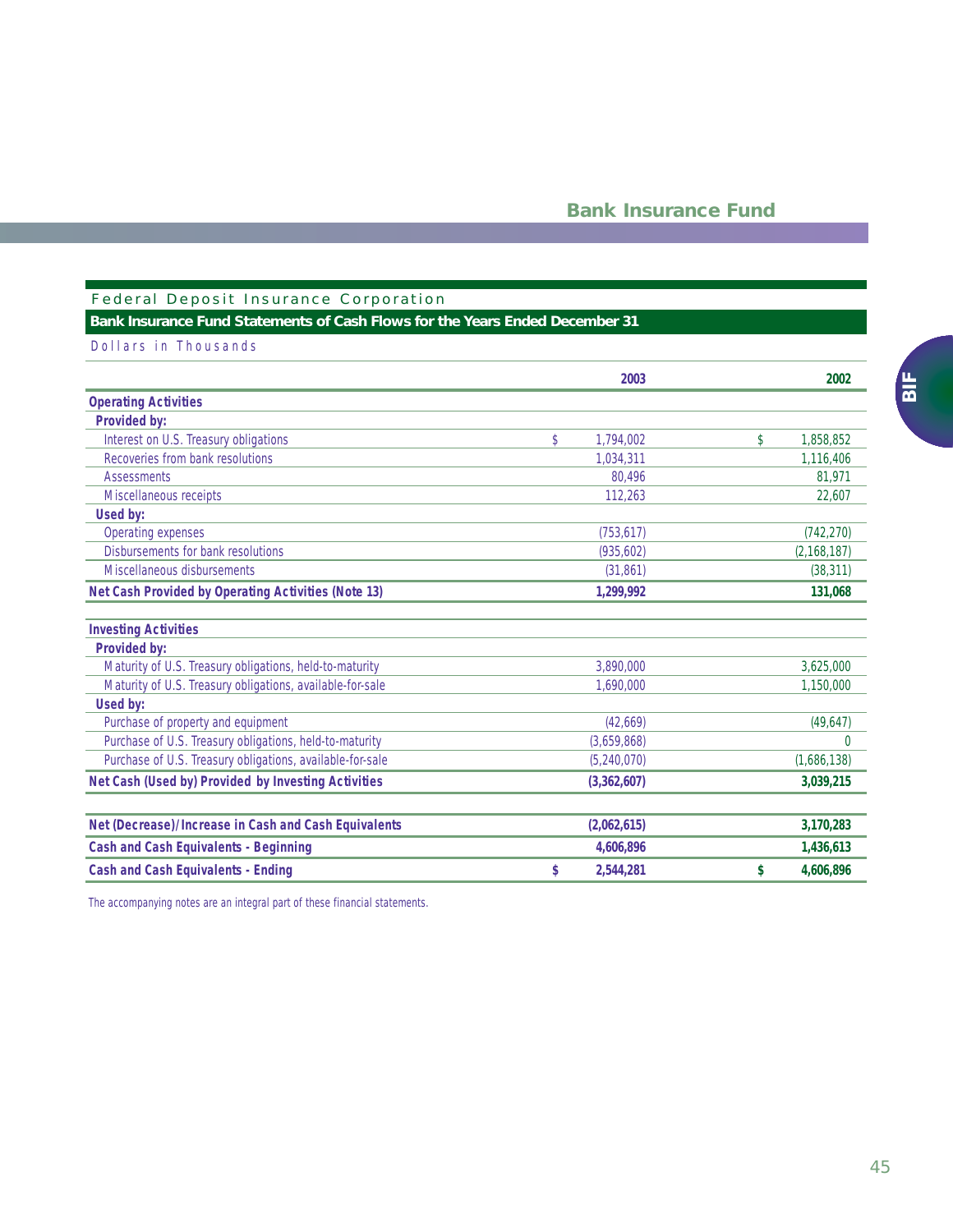**Notes to the Financial Statements December 31, 2003 and 2002**

### **11. Operations of the Bank Insurance Fund**

### **Overview**

The Federal Deposit Insurance Corporation (FDIC) is the independent deposit insurance agency created by Congress in 1933 to maintain stability and public confidence in the nation's banking system. Provisions that govern the operations of the FDIC are generally found in the Federal Deposit Insurance (FDI) Act, as amended, (12 U.S.C. 1811, *et seq*). In carrying out the purposes of the FDI Act, as amended, the FDIC insures the deposits of banks and savings associations, and in cooperation with other federal and state agencies, promotes the safety and soundness of insured depository institutions by identifying, monitoring and addressing risks to the deposit insurance funds established in the FDI Act, as amended. The FDIC is the administrator of the Bank Insurance Fund (BIF), the Savings Association Insurance Fund (SAIF), and the FSLIC Resolution Fund (FRF), which are maintained separately to carry out their respective mandates. The BIF and the SAIF are insurance funds responsible for protecting insured bank and thrift depositors from loss due to institution failures. These insurance funds must be maintained at not less than 1.25 percent of estimated insured deposits or a higher percentage as circumstances warrant. The FRF is a resolution fund responsible for the sale of remaining assets and satisfaction of liabilities associated with the former Federal Savings and Loan Insurance Corporation (FSLIC) and the Resolution Trust Corporation.

An active institution's insurance fund membership and primary federal supervisor are generally determined by the institution's charter type. Deposits of BIF-member institutions are generally insured by the BIF; BIF members are predominantly commercial and savings banks supervised by the FDIC, the Office of the Comptroller of the Currency, or the Federal Reserve Board. Deposits of SAIFmember institutions are generally insured by the SAIF; SAIF members are predominantly thrifts supervised by the Office of Thrift Supervision.

In addition to traditional banks and thrifts, several other categories of institutions exist. A member of one insurance fund may, with the approval of its primary federal supervisor, merge, consolidate with, or acquire the deposit liabilities of an institution that is a member of the other insurance fund without changing insurance fund status for the acquired deposits. These institutions with deposits insured by both insurance funds are referred to as Oakar financial institutions. In addition, SAIF-member thrifts can convert to a bank charter and retain their SAIF membership. These institutions are referred to as Sasser financial institutions. Likewise, BIF-member banks can convert to a thrift charter and retain their BIF membership.

## **Operations of the BIF**

The primary purpose of the BIF is to: 1) insure the deposits and protect the depositors of BIF-insured institutions and 2) resolve BIF-insured failed institutions upon appointment of FDIC as receiver in a manner that will result in the least possible cost to the BIF. In addition, the FDIC, acting on behalf of the BIF, examines state-chartered banks that are not members of the Federal Reserve System.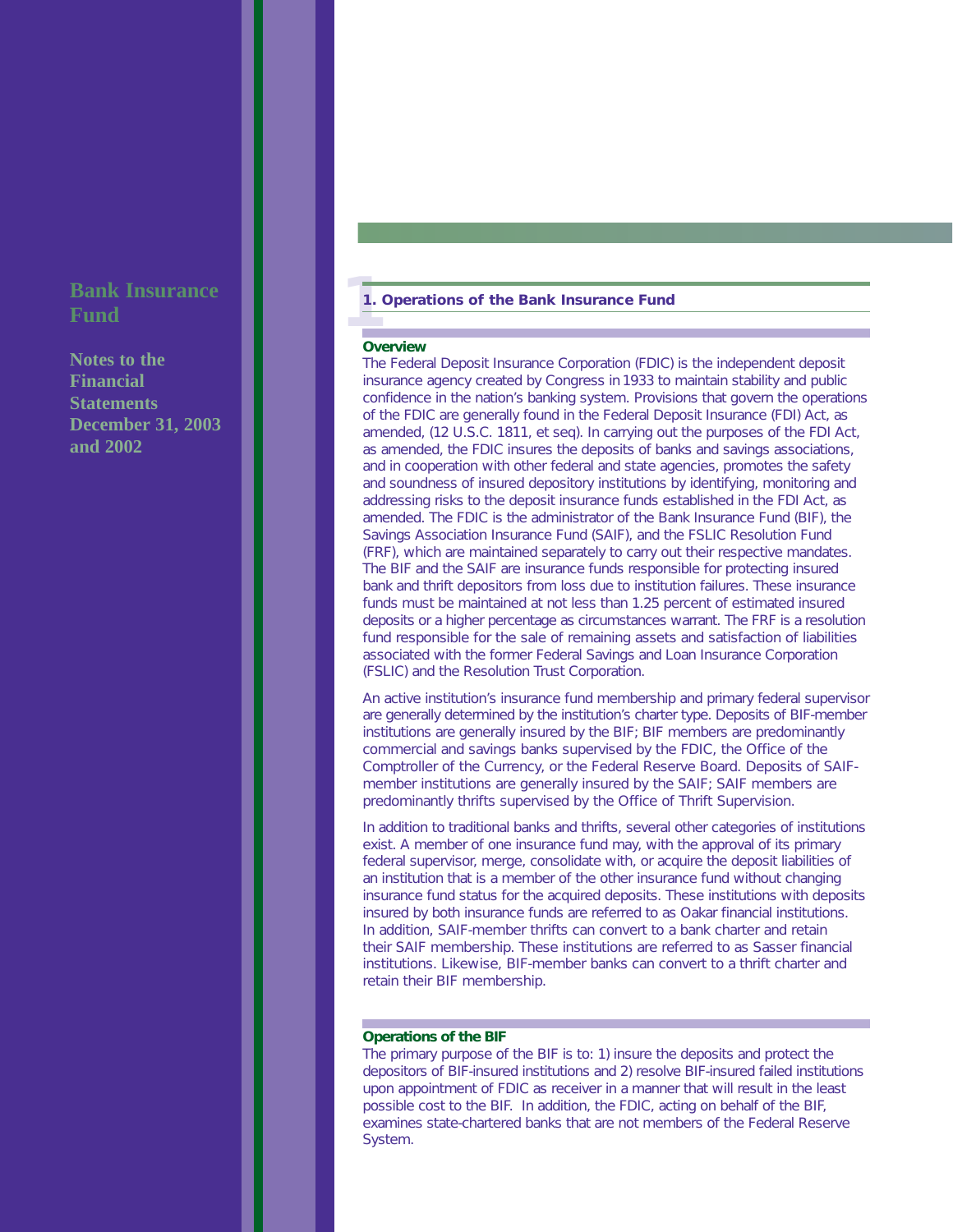The BIF is primarily funded from: 1) interest earned on investments in U.S. Treasury obligations and 2) deposit insurance assessments. Additional funding sources are U.S. Treasury and Federal Financing Bank (FFB) borrowings, if necessary. The FDIC has borrowing authority from the U.S. Treasury up to \$30 billion for insurance purposes on behalf of the BIF and the SAIF.

A statutory formula, known as the Maximum Obligation Limitation (MOL), limits the amount of obligations the BIF can incur to the sum of its cash, 90% of the fair market value of other assets, and the amount authorized to be borrowed from the U.S. Treasury. The MOL for the BIF was \$57.0 billion and \$56.7 billion as of December 31, 2003 and 2002, respectively.

#### **Receivership Operations**

The FDIC is responsible for managing and disposing of the assets of failed institutions in an orderly and efficient manner. The assets held by receivership entities, and the claims against them, are accounted for separately from BIF assets and liabilities to ensure that receivership proceeds are distributed in accordance with applicable laws and regulations. Also, the income and expenses attributable to receiverships are accounted for as transactions of those receiverships. Receiverships are billed by the FDIC for services provided on their behalf.

#### **Recent Legislative Initiatives**

In April 2001, FDIC issued recommendations for deposit insurance reform. The FDIC recommendations included merging BIF and SAIF and improving FDIC's ability to manage the merged fund by permitting the FDIC Board of Directors to price insurance premiums properly to reflect risk, to set the reserve ratio in a *range* around 1.25 percent, establish a system for providing credits, rebates and surcharges, and to eliminate the SAIF exit fee reserve. FDIC also recommended that Congress consider indexing deposit insurance coverage for inflation. During the 107th Congress (2001-2002), hearings were held in the House and Senate and legislation was introduced containing major elements of FDIC's deposit insurance reform proposals. The legislation was not enacted prior to congressional adjournment. During the 108th Congress (2003 - 2004), the House and Senate are again considering deposit insurance reform legislation. If Congress enacts deposit insurance reform legislation that contains the above recommendations, the new law would have a significant impact on the BIF and SAIF. FDIC management, however, cannot predict which provisions, if any, will ultimately be enacted.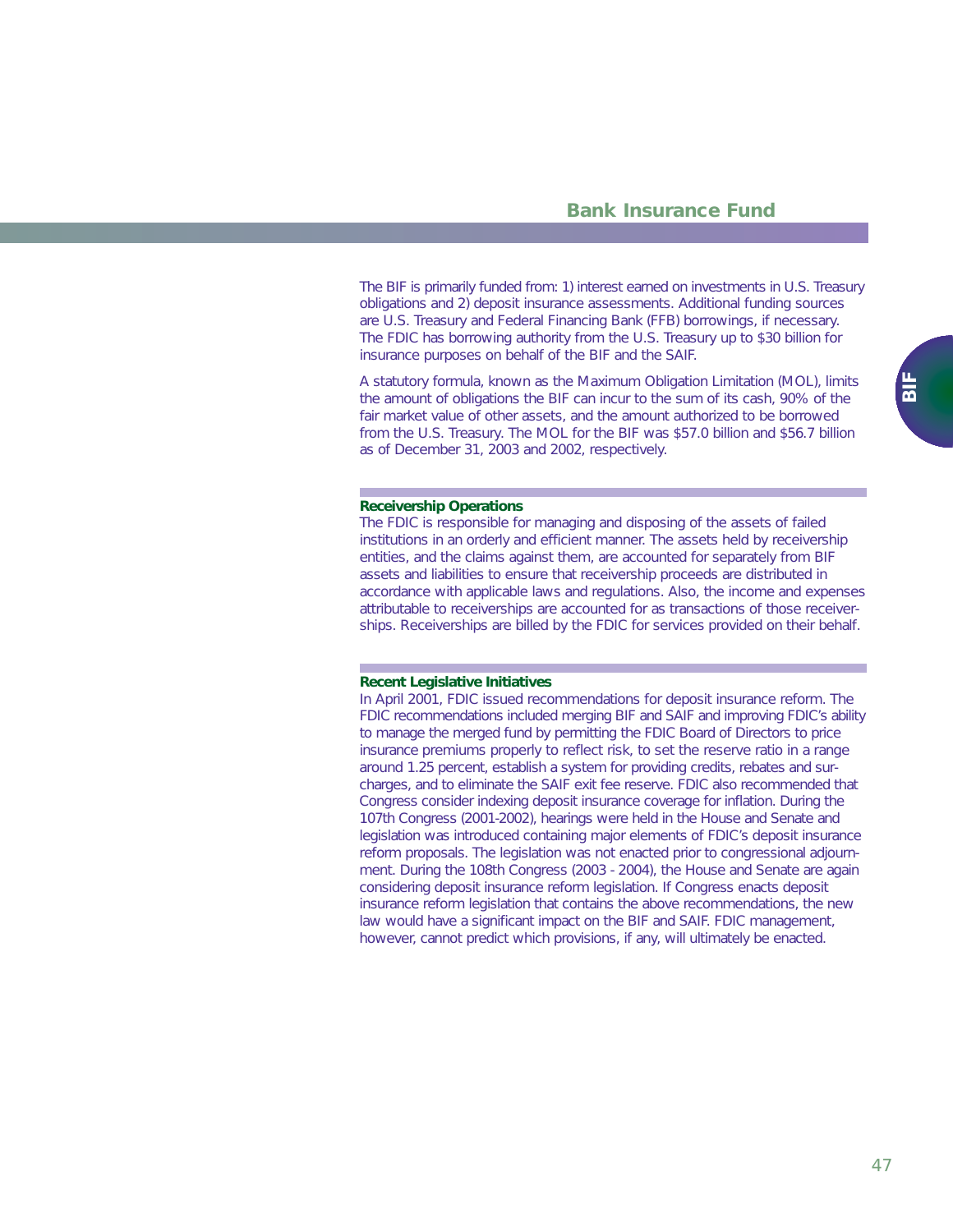# **2 2. Summary of Significant Accounting Policies**

### **General**

These financial statements pertain to the financial position, results of operations, and cash flows of the BIF and are presented in conformity with U.S. generally accepted accounting principles (GAAP). These statements do not include reporting for assets and liabilities of closed banks for which the FDIC acts as receiver. Periodic and final accountability reports of the FDIC's activities as receiver are furnished to courts, supervisory authorities, and others as required.

### **Use of Estimates**

Management makes estimates and assumptions that affect the amounts reported in the financial statements and accompanying notes. Actual results could differ from these estimates. Where it is reasonably possible that changes in estimates will cause a material change in the financial statements in the near term, the nature and extent of such changes in estimates have been disclosed. The more significant estimates include allowance for loss on receivables from bank resolutions, the estimated losses for anticipated failures and litigation, and the postretirement benefit obligation.

#### **Cash Equivalents**

Cash equivalents are short-term, highly liquid investments with original maturities of three months or less. Cash equivalents consist primarily of Special U.S. Treasury Certificates.

#### **Investment in U.S. Treasury Obligations**

BIF funds are required to be invested in obligations of the United States or in obligations guaranteed as to principal and interest by the United States; the Secretary of the U.S. Treasury must approve all such investments in excess of \$100,000. The Secretary has granted approval to invest BIF funds only in U.S. Treasury obligations that are purchased or sold exclusively through the Bureau of the Public Debt's Government Account Series (GAS) program.

BIF's investments in U.S. Treasury obligations are either classified as heldto-maturity or available-for-sale. Securities designated as held-to-maturity are shown at amortized cost. Amortized cost is the face value of securities plus the unamortized premium or less the unamortized discount. Amortizations are computed on a daily basis from the date of acquisition to the date of maturity, except for callable U.S. Treasury securities, which are amortized to the first anticipated call date. Securities designated as available-for-sale are shown at market value, which approximates fair value. Unrealized gains and losses are included in Comprehensive Income. Realized gains and losses are included in the Statements of Income and Fund Balance as components of Net Income. Interest on both types of securities is calculated on a daily basis and recorded monthly using the effective interest method.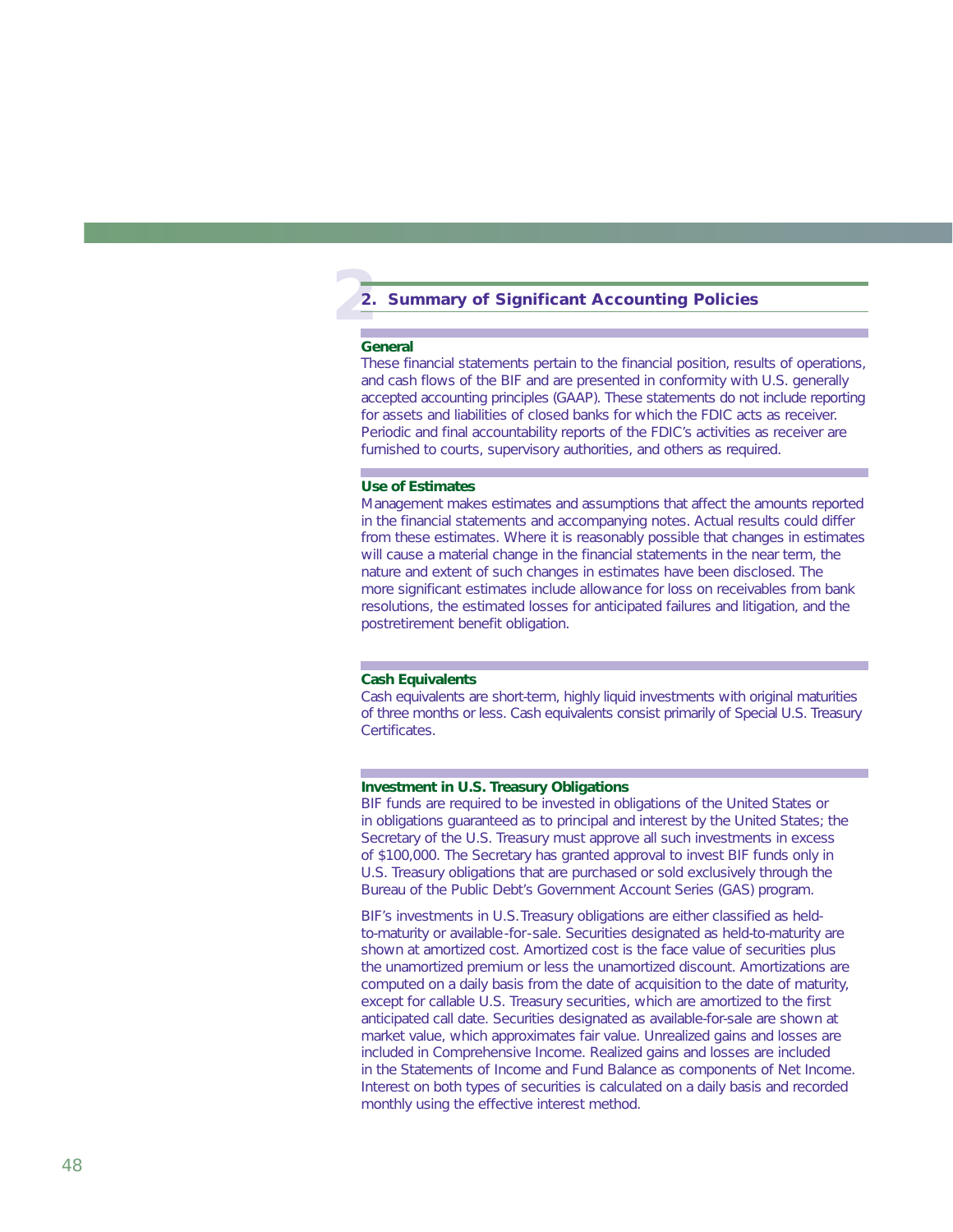### **Cost Allocations Among Funds**

Operating expenses not directly charged to the BIF, the SAIF, and the FRF are allocated to all funds using workload-based allocation percentages. These percentages are developed during the annual corporate planning process and through supplemental functional analyses.

### **Capital Assets and Depreciation**

The FDIC has designated the BIF as administrator of property and equipment used in its operations. Consequently, the BIF includes the cost of these assets in its financial statements and provides the necessary funding for them. The BIF charges the other funds usage fees representing an allocated share of its annual depreciation expense. These usage fees are recorded as cost recoveries, which reduce operating expenses.

The FDIC buildings are depreciated on a straight-line basis over a 35 to 50 year estimated life. Leasehold improvements are capitalized and depreciated over the lesser of the remaining life of the lease or the estimated useful life of the improvements, if determined to be material. Capital assets depreciated on a straight-line basis over a five-year estimated life include mainframe equipment; furniture, fixtures, and general equipment; and internal-use software. Personal computer equipment is depreciated on a straight-line basis over a three-year estimated life.

### **Related Parties**

The nature of related parties and a description of related party transactions are discussed in Note 1 and disclosed throughout the financial statements and footnotes.

### **Reclassifications**

Reclassifications have been made in the 2002 financial statements to conform to the presentation used in 2003.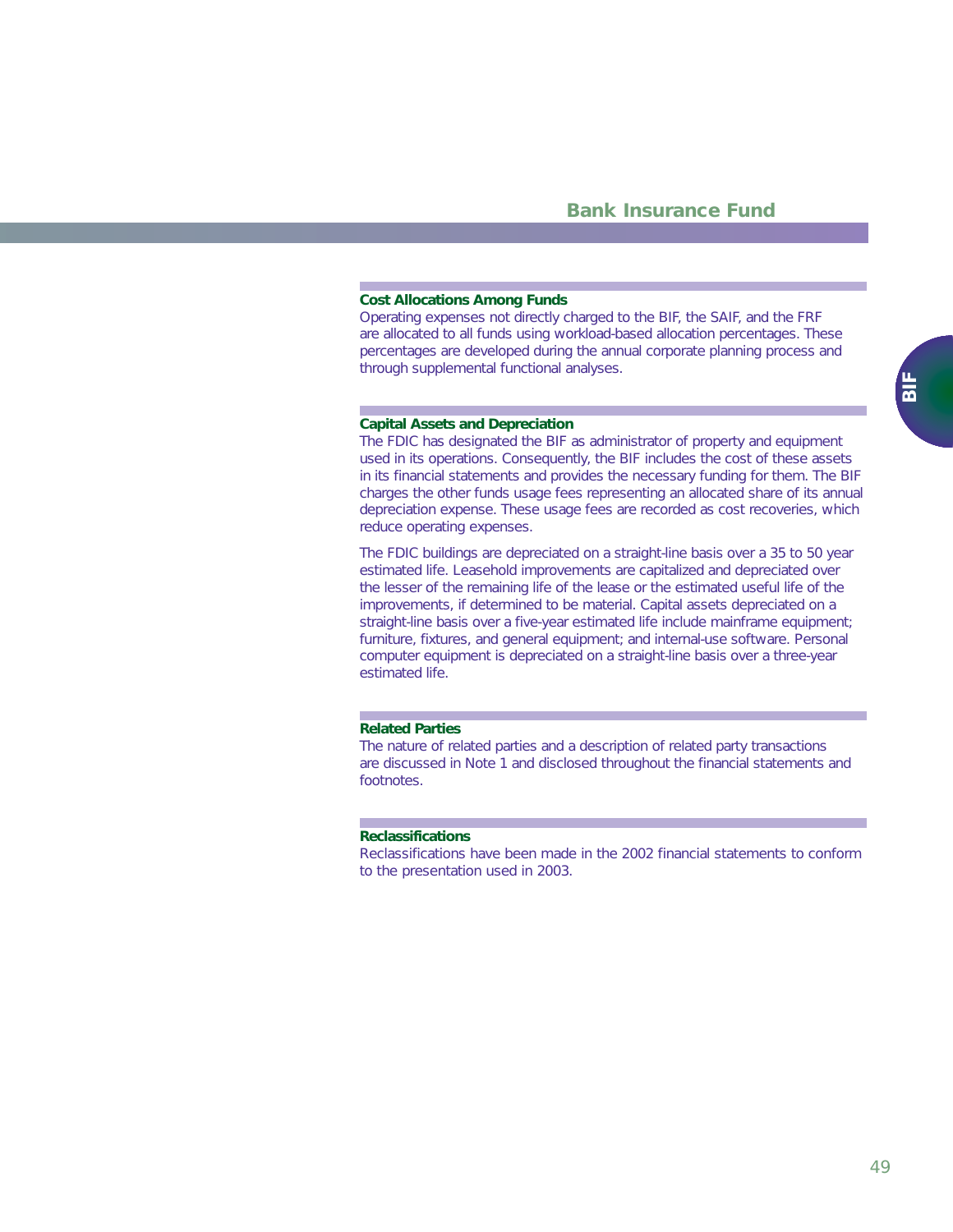# **3**. **3. Investment in U.S. Treasury Obligations, Net**

As of December 31, 2003 and 2002, the book value of investments in U.S. Treasury obligations, net, was \$30.5 billion and \$27.5 billion, respectively. As of December 31, 2003, the BIF held \$6.4 billion of Treasury inflation-indexed securities (TIIS). These securities are indexed to increases or decreases in the Consumer Price Index for All Urban Consumers (CPI-U). Additionally, the BIF held \$6.8 billion of callable U.S. Treasury bonds at December 31, 2003. Callable U.S.Treasury bonds may be called five years prior to the respective bonds' stated maturity on their semi-annual coupon payment dates upon 120 days notice.

## **U.S. Treasury Obligations at December 31, 2003**

| Dollars in Thousands                                      |                                          |              |                      |                                  |                                       |                                               |     |                               |
|-----------------------------------------------------------|------------------------------------------|--------------|----------------------|----------------------------------|---------------------------------------|-----------------------------------------------|-----|-------------------------------|
| <b>Maturity</b> <sup>•</sup>                              | <b>Yield at</b><br>Purchase <sup>v</sup> |              | Face<br><b>Value</b> | <b>Net</b><br>Carrying<br>Amount | Unrealized<br><b>Holding</b><br>Gains | <b>Unrealized</b><br><b>Holding</b><br>Losses |     | <b>Market</b><br><b>Value</b> |
| <b>Held-to-Maturity</b>                                   |                                          |              |                      |                                  |                                       |                                               |     |                               |
| Within 1 year                                             | 5.05%                                    | $\mathbb{S}$ | 3,365,000            | \$<br>3,449,985                  | \$<br>65,110                          | \$<br>(275)                                   | \$  | 3,514,820                     |
| After 1 year thru 5 years                                 | 5.66%                                    |              | 9,985,000            | 10,244,862                       | 830,414                               | $\overline{0}$                                |     | 11,075,276                    |
| After 5 years thru 10 years                               | 5.42%                                    |              | 1,910,000            | 1,976,450                        | 191,954                               | $\overline{0}$                                |     | 2,168,404                     |
| Treasury Inflation-Indexed<br>After 5 years thru 10 years | 3.82%                                    |              | 620,450              | 621,776                          | 78,947                                | $\theta$                                      |     | 700,723                       |
| <b>Total</b>                                              |                                          | S.           | 15,880,450           | \$<br>16,293,073                 | \$<br>1,166,425                       | \$<br>(275)                                   | \$. | 17,459,223                    |
| Available-for-Sale                                        |                                          |              |                      |                                  |                                       |                                               |     |                               |
| Within 1 year                                             | 2.31%                                    | \$           | 5,810,000            | \$<br>6,050,064                  | \$<br>32,642                          | \$<br>(230)                                   | \$  | 6,082,476                     |
| After 1 year thru 5 years                                 | 4.68%                                    |              | 1,995,000            | 2,229,143                        | 114,071                               | $\theta$                                      |     | 2,343,214                     |
| Treasury Inflation-Indexed<br>After 1 year thru 5 years   | 3.88%                                    |              | 1,225,321            | 1,215,319                        | 139,813                               | $\overline{0}$                                |     | 1,355,132                     |
| After 5 years thru 10 years                               | 3.75%                                    |              | 3,887,611            | 3,912,950                        | 516,001                               | $\overline{0}$                                |     | 4,428,951                     |
| <b>Total</b>                                              |                                          | \$           | 12,917,932           | \$<br>13,407,476                 | \$<br>802,527                         | \$<br>(230)                                   | \$  | 14,209,773                    |
|                                                           |                                          |              |                      |                                  |                                       |                                               |     |                               |
| Total Investment in U.S. Treasury Obligations, Net        |                                          |              |                      |                                  |                                       |                                               |     |                               |

| <b>Tota</b> |  | 549<br>ാറ<br>700 | ∕ ¤ە ∕<br>чnь.<br>7J L | '505. | o۵<br>ാറെ. |
|-------------|--|------------------|------------------------|-------|------------|
|             |  |                  |                        |       |            |

● For purposes of this table, all callable securities are assumed to mature on their first call dates. Their yields at purchase are reported as their yield to first call date.

▼ For TIIS, the yields in the above table are stated at their real yields at purchase, not their effective yields. Effective yields on TIIS include a long-term annual inflation assumption as measured by the CPI-U. The long-term CPI-U consensus forecast is 2.4%, based on figures issued by the Office of Management and Budget and the Congressional Budget Office in early 2003.

■ All unrealized losses occurred during the last 12 months as a result of changes in market interest rates. FDIC has the ability and intent to hold the related securities until maturity within the coming year. As a result, all losses are considered temporary and will be eliminated upon redemption of the securities.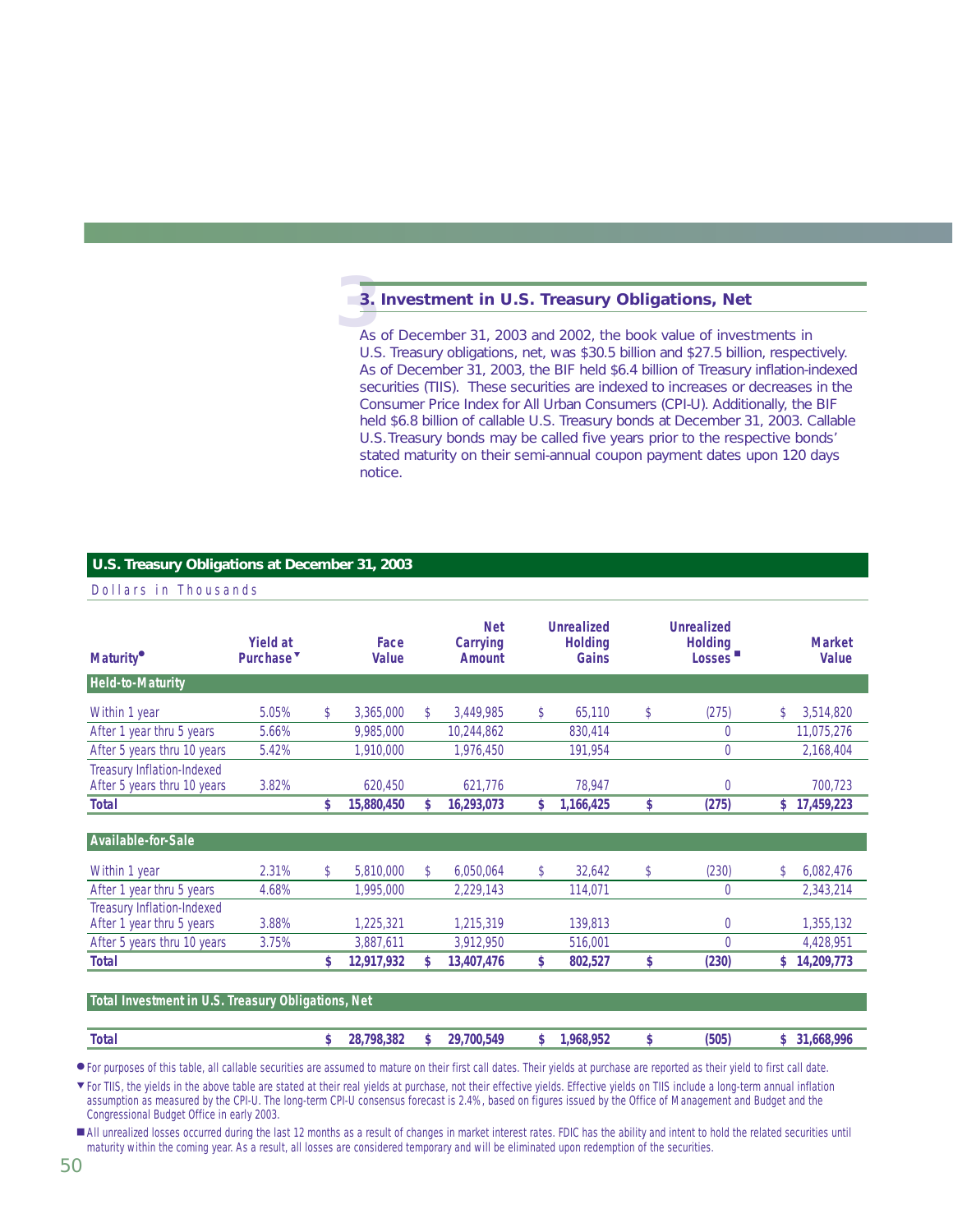## **U.S. Treasury Obligations at December 31, 2002**

## Dollars in Thousands

| <b>Maturity</b> <sup>•</sup>                                     | <b>Yield at</b><br>Purchase <sup>v</sup> | Face<br><b>Value</b> |              | <b>Net</b><br>Carrying<br><b>Amount</b> | <b>Unrealized</b><br><b>Holding</b><br>Gains | <b>Market</b><br><b>Value</b> |
|------------------------------------------------------------------|------------------------------------------|----------------------|--------------|-----------------------------------------|----------------------------------------------|-------------------------------|
| <b>Held-to-Maturity</b>                                          |                                          |                      |              |                                         |                                              |                               |
| Within 1 year                                                    | 5.98%                                    | \$<br>2,690,000      | \$           | 2,737,188                               | \$<br>63,325                                 | \$<br>2,800,513               |
| After 1 year thru 5 years                                        | 6.24%                                    | 10,265,000           |              | 10,401,894                              | 1,169,295                                    | 11,571,189                    |
| After 5 years thru 10 years                                      | 5.39%                                    | 2,895,000            |              | 2,961,035                               | 370,281                                      | 3,331,316                     |
| <b>Treasury Inflation-Indexed</b><br>After 5 years thru 10 years | 3.82%                                    | 607,987              |              | 609.548                                 | 68,169                                       | 677,717                       |
| <b>Total</b>                                                     |                                          | \$<br>16,457,987     | \$           | 16,709,665                              | \$<br>1,671,070                              | \$<br>18,380,735              |
| Available-for-Sale                                               |                                          |                      |              |                                         |                                              |                               |
| Within 1 year                                                    | 5.31%                                    | \$<br>1,390,000      | $\mathbb{S}$ | 1,389,723                               | \$<br>27,614                                 | \$<br>1,417,337               |
| After 1 year thru 5 years                                        | 4.91%                                    | 3,355,000            |              | 3,595,734                               | 235,538                                      | 3,831,272                     |
| Treasury Inflation-Indexed<br>After 5 years thru 10 years        | 3.78%                                    | 5,010,245            |              | 5,025,967                               | 549,017                                      | 5,574,984                     |
| <b>Total</b>                                                     |                                          | \$<br>9,755,245      | \$           | 10,011,424                              | \$<br>812,169                                | \$<br>10,823,593              |

## **Total Investment in U.S. Treasury Obligations, Net**

| <b>Total</b> | .089<br>Z6 | 183<br>ววด | າາເ<br>204<br>חר |
|--------------|------------|------------|------------------|
|              |            |            |                  |

● For purposes of this table, all callable securities are assumed to mature on their first call dates. Their yields at purchase are reported as their yield to first call date.

For TIIS, the yields in the above table are stated at their real yields at purchase, not their effective yields. Effective yields on TIIS include a long-term annual inflation assumption as measured by the CPI-U. The long-term CPI-U consensus forecast is 2.4%, based on figures issued by the Office of Management and Budget and the Congressional Budget Office in early 2002. ▼

> As of December 31, 2003 and 2002, the unamortized premium, net of the unamortized discount, was \$902 million and \$508 million, respectively.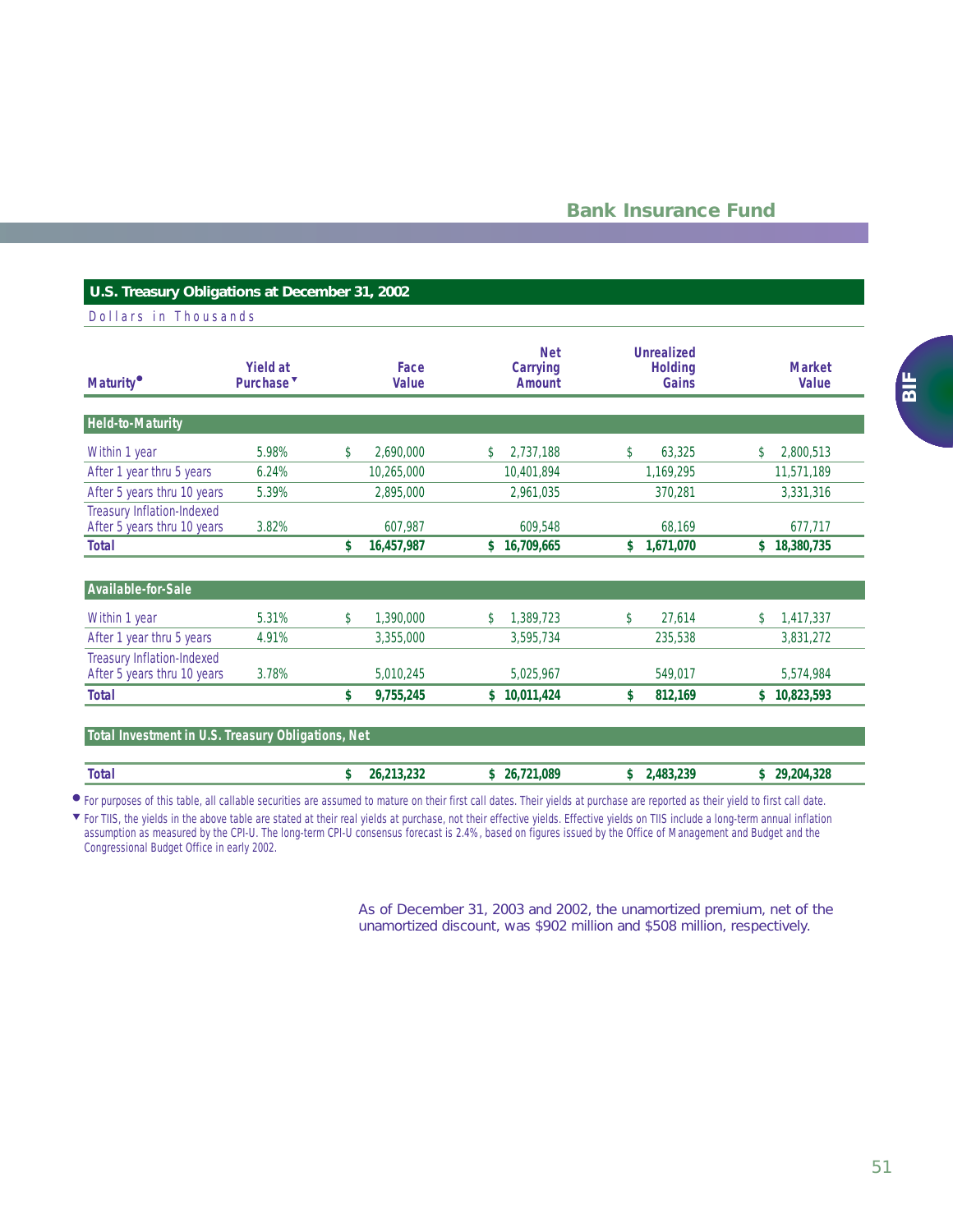# **4**. **4. Receivables From Bank Resolutions, Net**

The receivables from bank resolutions include payments made by the BIF to cover obligations to insured depositors, advances to receiverships for working capital, and administrative expenses paid on behalf of receiverships. Any related allowance for loss represents the difference between the funds advanced and/or obligations incurred and the expected repayment. Assets held by BIF receiverships are the main source of repayment of the BIF's receivables from closed banks. As of December 31, 2003, there were 31 active receiverships, including three failures in the current year, with assets at failure of \$1.1 billion and BIF outlays of \$889 million.

As of December 31, 2003 and 2002, BIF receiverships held assets with a book value of \$756 million and \$1.1 billion, respectively (including cash, investments, and miscellaneous receivables of \$436 million and \$479 million at December 31, 2003 and 2002, respectively). The estimated cash recoveries from the management and disposition of these assets that are used to derive the allowance for losses are based on a sampling of receivership assets. The sampled assets are generally valued by estimating future cash recoveries, net of applicable liquidation cost estimates, and then discounting these net cash recoveries using current market-based risk factors based on a given asset's type and quality. Resultant recovery estimates are extrapolated to the nonsampled assets in order to derive the allowance for loss on the receivable. These estimated recoveries are regularly evaluated, but remain subject to uncertainties because of potential changes in economic and market conditions. Such uncertainties could cause the BIF's actual recoveries to vary from the level currently estimated.

### **Receivables From Bank Resolutions, Net at December 31**

Dollars in Thousands

|                               | 2003        | 2002        |
|-------------------------------|-------------|-------------|
| Receivables from closed banks | 4.914.901   | 6,055,613   |
| Allowance for losses          | (4,403,812) | (5,550,218) |
| Total                         | 511.089     | 505,395     |

As of December 31, 2003, an allowance for loss of \$4.4 billion, or 90% of the gross receivable, was recorded. Of the remaining 10% of the gross receivable, the amount of credit risk is limited since over three-fourths of the receivable will be repaid from receivership cash and investments.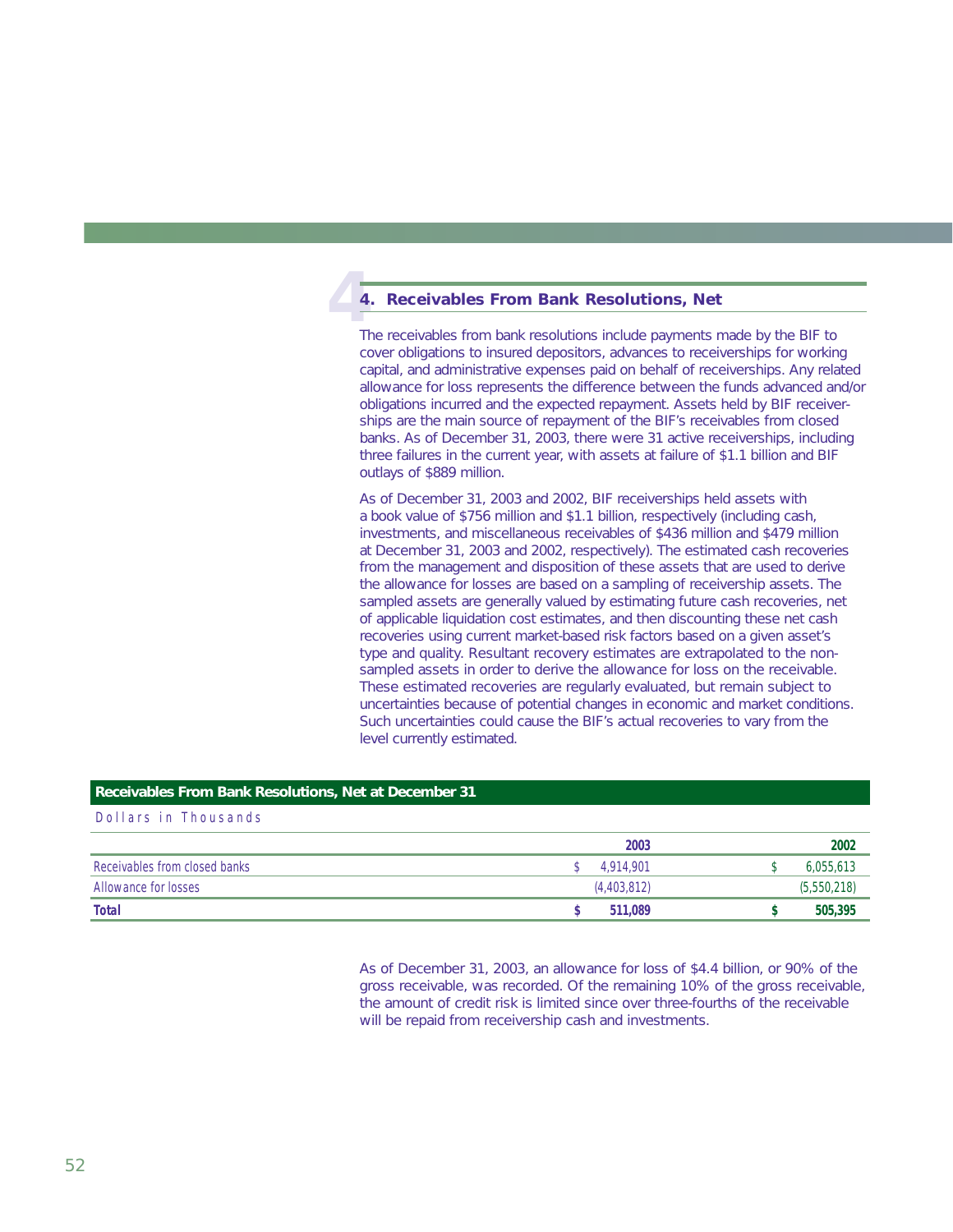# **5 5. Property and Equipment, Net**

| Property and Equipment, Net at December 31      |            |            |
|-------------------------------------------------|------------|------------|
| Dollars in Thousands                            |            |            |
|                                                 | 2003       | 2002       |
| Land                                            | 37,352     | 37,352     |
| Buildings (includes construction-in-process)    | 180.187    | 171,362    |
| Application software (includes work-in-process) | 177,111    | 155,196    |
| Furniture, fixtures, and equipment              | 97,682     | 98,497     |
| Accumulated depreciation                        | (204, 952) | (159, 323) |
| <b>Total</b>                                    | 287,380    | 303,084    |

The depreciation expense was \$55 million and \$47 million for 2003 and 2002, respectively.

# **6 6. Contingent Liabilities for:**

### **Anticipated Failure of Insured Institutions**

The BIF records a contingent liability and a loss provision for banks (including Oakar and Sasser financial institutions) that are likely to fail within one year of the reporting date, absent some favorable event such as obtaining additional capital or merging, when the liability becomes probable and reasonably estimable.

The contingent liability is derived by applying expected failure rates and historical loss rates to groups of institutions with certain shared characteristics. In addition, institution-specific analysis is performed on those banks where failure is imminent absent institution management resolution of existing problems. As of December 31, 2003 and 2002, the contingent liabilities for anticipated failure of insured institutions were \$178 million and \$1.0 billion, respectively.

In addition to these recorded contingent liabilities, the FDIC has identified additional risk in the financial services industry that could result in a material loss to the BIF should potentially vulnerable financial institutions ultimately fail. This risk is evidenced by the level of problem bank assets and the presence of various high-risk banking business models that are particularly vulnerable to adverse economic and market conditions. Due to the uncertainty surrounding future economic and market conditions, there are other banks for which the risk of failure is less certain, but still considered reasonably possible. As a result of these risks, the FDIC believes that it is reasonably possible that the BIF could incur additional estimated losses up to \$2.2 billion.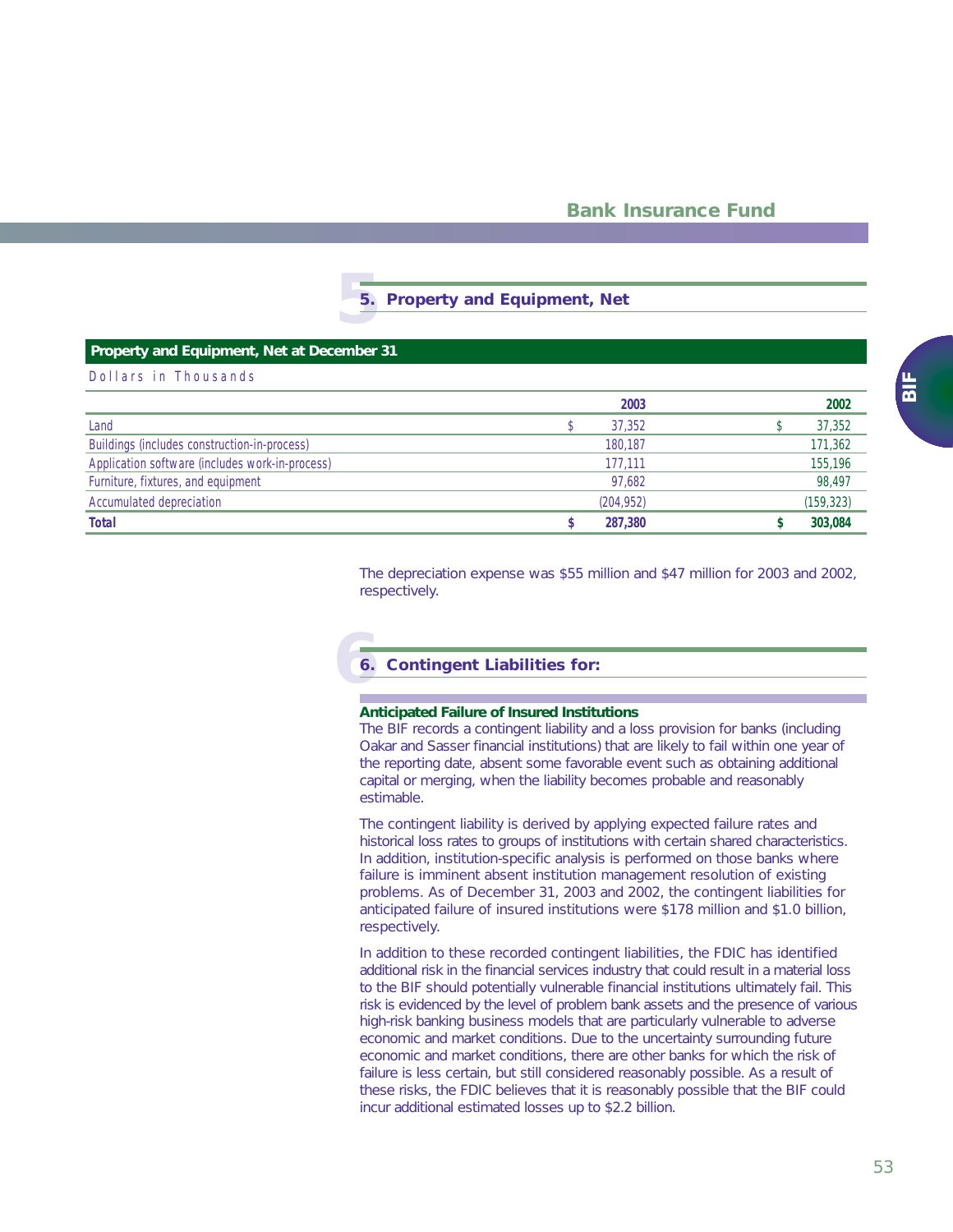The accuracy of these estimates will largely depend on future economic and market conditions. The FDIC's Board of Directors has the statutory authority to consider the contingent liability from anticipated failures of insured institutions when setting assessment rates.

#### **Litigation Losses**

The BIF records an estimated loss for unresolved legal cases to the extent that those losses are considered probable and reasonably estimable. In addition to the amount recorded as probable, the FDIC has determined that losses from unresolved legal cases totaling \$111.3 million are reasonably possible.

### **Other Contingencies**

### *Representations and Warranties*

As part of the FDIC's efforts to maximize the return from the sale of assets from bank resolutions, representations and warranties, and guarantees are offered on certain loan sales. In general, the guarantees, representations, and warranties on loans sold relate to the completeness and accuracy of loan documentation, the quality of the underwriting standards used, the accuracy of the delinquency status when sold, and the conformity of the loans with characteristics of the pool in which they were sold. The total amount of loans sold subject to unexpired representations and warranties, and guarantees was \$7.4 billion as of December 31, 2003. The contingent liability from all outstanding claims asserted in connection with representations and warranties was zero and \$11.6 million at December 31, 2003 and 2002, respectively.

In addition, future losses on representations and warranties, and guarantees could be incurred over the remaining life of the loans sold, which is generally 20 years or more. Consequently, the FDIC believes it is possible that additional losses may be incurred by the BIF from the universe of outstanding contracts with unasserted representation and warranty claims. However, because of the uncertainties surrounding the timing of when claims may be asserted, the FDIC is unable to reasonably estimate a range of loss to the BIF from outstanding contracts with unasserted representation and warranty claims.

# **7 7. Assessments**

In compliance with provisions of the FDI Act, as amended, the FDIC uses a riskbased assessment system that charges higher rates to those institutions that pose greater risks to the BIF. To arrive at a risk-based assessment for a particular institution, the FDIC places each institution in one of nine risk categories based on capital ratios and supervisory examination data. The majority of the financial institutions are not assessed. Of those assessed, the assessment rate averaged approximately 20 cents and 22 cents per \$100 of assessable deposits for 2003 and 2002, respectively. During 2003 and 2002, \$80 million and \$84 million were collected from BIF-member institutions, respectively. On November 4, 2003,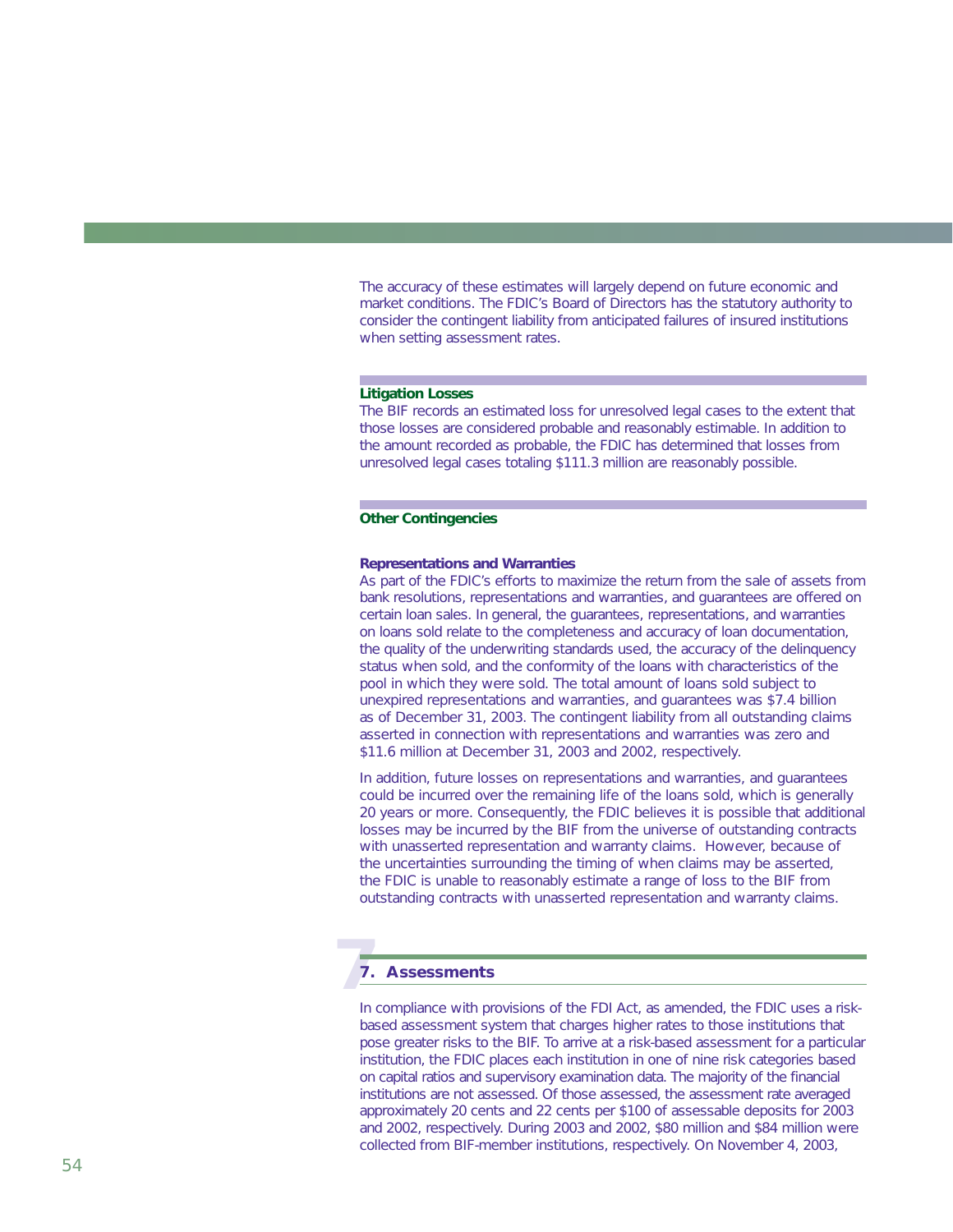the Board voted to retain the BIF assessment schedule at the annual rate of 0 to 27 cents per \$100 of assessable deposits for the first semiannual period of 2004. The Board reviews assessment rates semiannually to ensure that funds are available to satisfy the BIF's obligations. If necessary, the Board may impose more frequent rate adjustments or emergency special assessments.

The FDIC is required to maintain the insurance funds at a designated reserve ratio (DRR) of not less than 1.25 percent of estimated insured deposits (or a higher percentage as circumstances warrant). If the reserve ratio falls below the DRR, the FDIC is required to set semiannual assessment rates that are sufficient to increase the reserve ratio to the DRR not later than one year after such rates are set, or in accordance with a recapitalization schedule of fifteen years or less. As of September 30, 2003, the BIF reserve ratio was 1.31 percent of estimated insured deposits.

Assessments are also levied on institutions for payments of the interest on obligations issued by the Financing Corporation (FICO). The FICO was established as a mixed-ownership government corporation to function solely as a financing vehicle for the FSLIC. The annual FICO interest obligation of approximately \$790 million is paid on a pro rata basis using the same rate for banks and thrifts. The FICO assessment has no financial impact on the BIF and is separate from the regular assessments. The FDIC, as administrator of the BIF and the SAIF, acts solely as a collection agent for the FICO. During 2003 and 2002, \$627 million and \$621 million, respectively, were collected from BIF-member institutions and remitted to the FICO.

# **8. 8. Operating Expenses**

Operating expenses were \$805 million for 2003, compared to \$821 million for 2002. The decrease of \$16 million is primarily attributable to lower salary/benefit expenses resulting from the workforce reduction programs in 2002.

During 2002, the FDIC offered voluntary employee buyout incentives to a majority of its employees and conducted a reduction-in-force (RIF) in 2002 and 2003 in an effort to reduce identified staffing excesses and skill imbalances. As a result, approximately 750 employees left by December 31, 2003. Termination benefits included compensation of fifty percent of employee's current base salary and locality adjustment for voluntary departures. The total cost of this buyout was \$33.1 million for 2002, with BIF's pro rata share totaling \$28.9 million, which is included in the "Salaries and benefits" category in the chart below, as well as the "Separation Incentive Payment" line item in Note 10. Through 2003, BIF paid \$20.8 million of this compensation benefit and the remaining unpaid amount is recorded as a liability in the "Accounts payable and other liabilities" line item.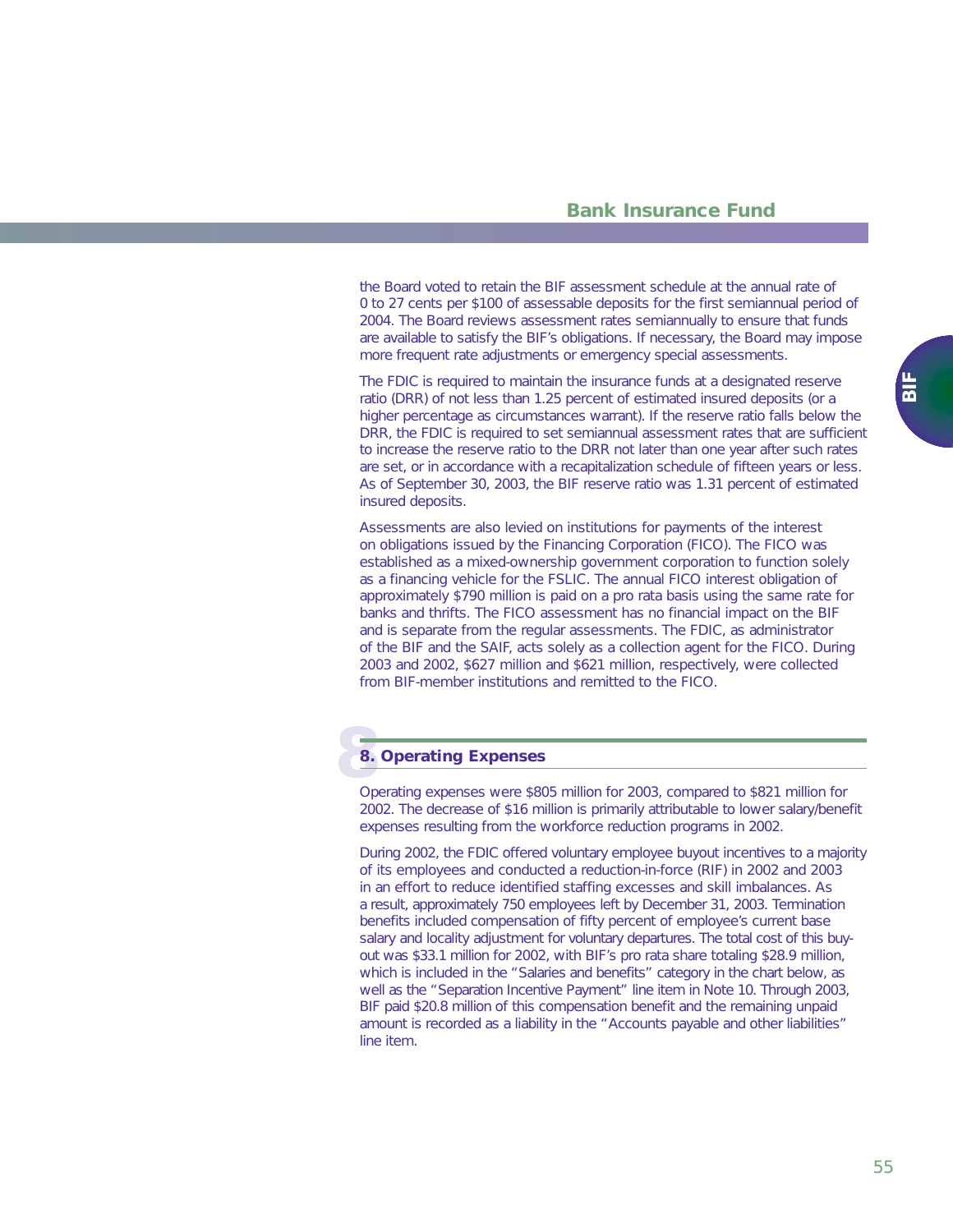## **Operating Expenses for the Years Ended December 31**

## Dollars in Thousands

|                                        | 2003      | 2002      |
|----------------------------------------|-----------|-----------|
| Salaries and benefits                  | 555,683   | 599,930   |
| Outside services                       | 81,851    | 77,935    |
| <b>Travel</b>                          | 41,773    | 37,880    |
| Buildings and leased space             | 61,582    | 60,613    |
| Equipment (not capitalized)            | 15,111    | 14,923    |
| Depreciation of property and equipment | 54,947    | 47,042    |
| Other                                  | 20,689    | 20,560    |
| Services billed to receiverships       | (26, 140) | (37, 747) |
| <b>Total</b>                           | 805,496   | 821,136   |

# **9 9. Provision for Insurance Losses**

Provision for insurance losses was a negative \$928 million for 2003 and a negative \$87 million for 2002. The following chart lists the major components of the provision for insurance losses.

## **Provision for Insurance Losses for the Years Ended December 31**

## Dollars in Thousands

|                                                 | 2003       | 2002       |
|-------------------------------------------------|------------|------------|
| <b>Valuation Adjustments:</b>                   |            |            |
| Closed banks                                    | (108, 309) | 616,844    |
| Open bank assistance and other assets           | 2.534      | 6,006      |
| <b>Total Valuation Adjustments</b>              | (105, 775) | 622,850    |
| <b>Contingent Liabilities Adjustments:</b>      |            |            |
| Anticipated failure of insured institutions     | (829, 831) | (902, 903) |
| <b>Litigation losses</b>                        | 345        | 180,458    |
| Other contingencies                             | 6.793      | 12,625     |
| <b>Total Contingent Liabilities Adjustments</b> | (822, 693) | (709, 820) |
| <b>Total</b>                                    | (928, 468) | (86,970)   |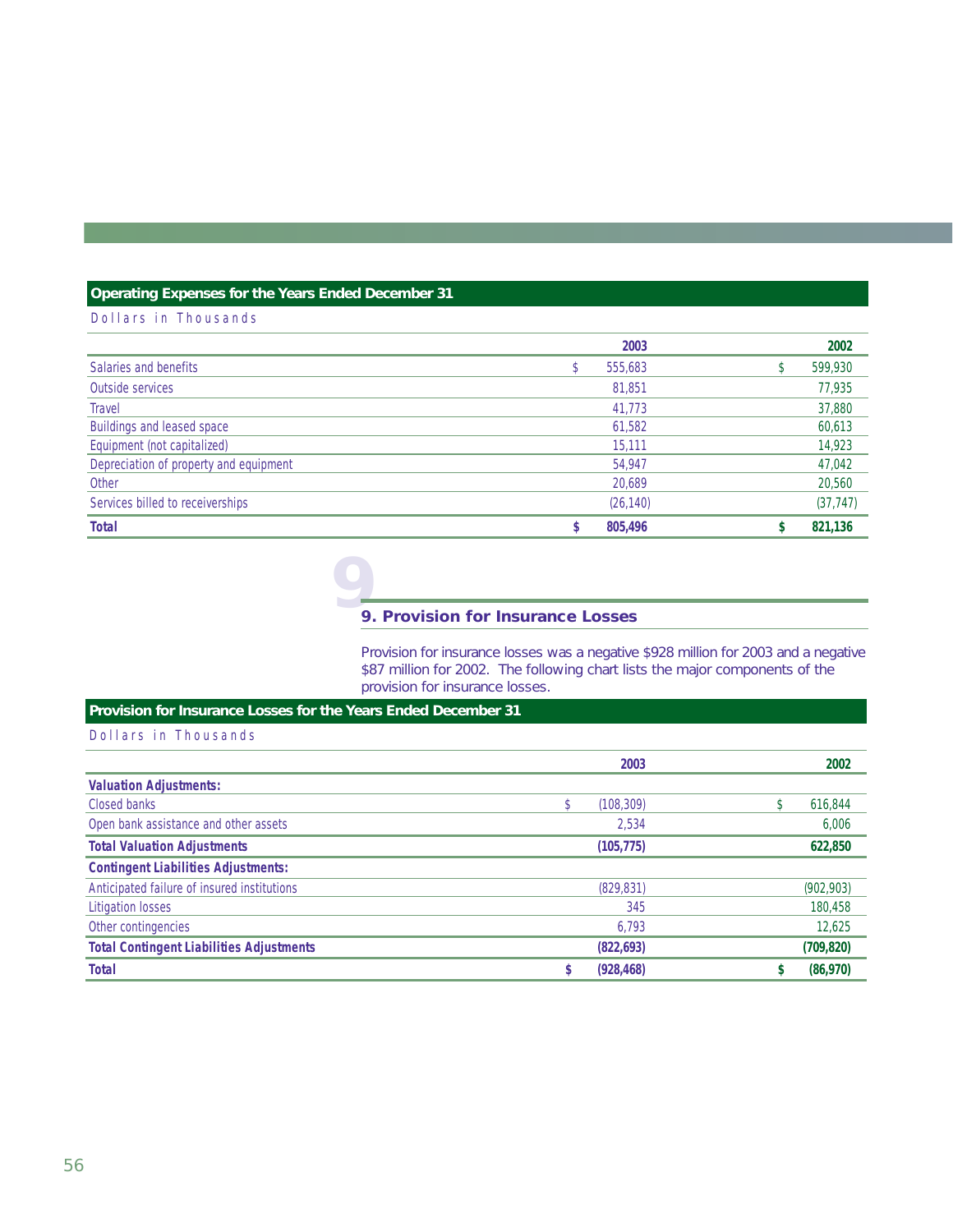# **10 10. Employee Benefits**

#### **Pension Benefits, Savings Plans and Postemployment Benefits**

Eligible FDIC employees (permanent and term employees with appointments exceeding one year) are covered by the federal government retirement plans, either the Civil Service Retirement System (CSRS) or the Federal Employees Retirement System (FERS). Although the BIF contributes a portion of pension benefits for eligible employees, it does not account for the assets of either retirement system. The BIF also does not have actuarial data for accumulated plan benefits or the unfunded liability relative to eligible employees. These amounts are reported on and accounted for by the U.S. Office of Personnel Management.

Eligible FDIC employees also may participate in a FDIC-sponsored tax-deferred 401(k) savings plan with matching contributions up to five percent. The BIF pays its share of the employer's portion of all related costs.

### **Pension Benefits, Savings Plans Expenses and Postemployment Benefits for the Years Ended December 31**

Dollars in Thousands

|                                                     | 2003      | 2002    |
|-----------------------------------------------------|-----------|---------|
| <b>Civil Service Retirement System</b>              | 7.740     | 13,365  |
| Federal Employees Retirement System (Basic Benefit) | 29.477    | 30,366  |
| <b>FDIC Savings Plan</b>                            | 17.397    | 18,956  |
| Federal Thrift Savings Plan                         | 12,066    | 12,235  |
| Separation Incentive Payment (see note 8)           | <b>Q1</b> | 29,085  |
| <b>Total</b>                                        | 66.771    | 104.007 |

#### **Postretirement Benefits Other Than Pensions**

The FDIC provides certain life and dental insurance coverage for its eligible retirees, the retirees' beneficiaries, and covered dependents. Retirees eligible for life insurance coverage are those who have qualified due to: 1) immediate enrollment upon appointment or five years of participation in the plan and 2) eligibility for an immediate annuity. The life insurance program provides basic coverage at no cost to retirees and allows converting optional coverages to direct-pay plans. Dental coverage is provided to all retirees eligible for an immediate annuity.

Prior to 2003, the BIF funded its liability for postretirement benefits other than pensions directly to a separate entity, which was established to restrict the funds and to provide for the accounting and administration of these benefits. As of January 1, 2003, the FDIC changed its funding policy for these benefits and eliminated the separate entity in order to simplify the investment, accounting, and reporting for the obligation. The change does not impact any benefit entitlements to employees and retirees or the accrual of this liability pursuant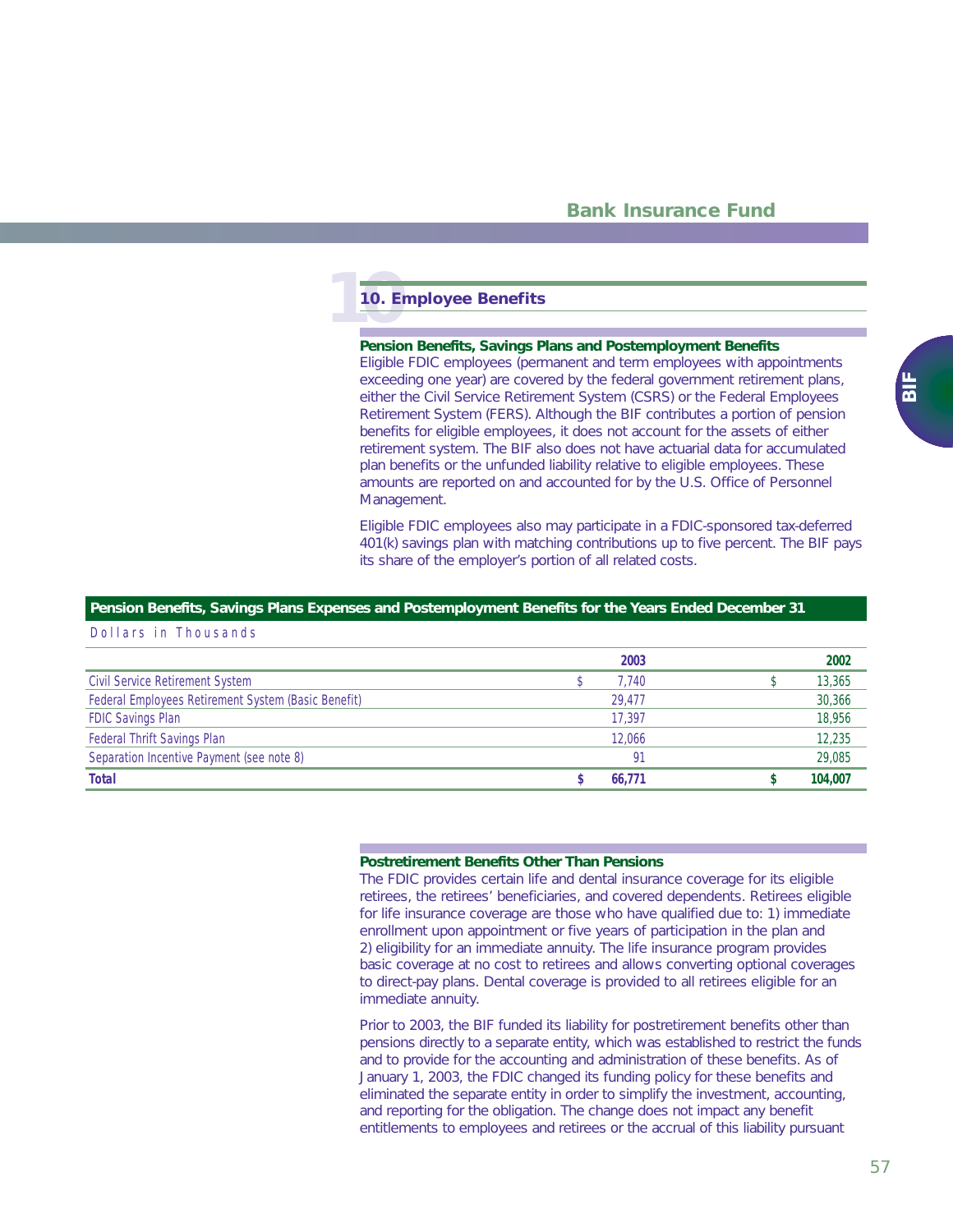to the provisions of SFAS No. 106. The BIF received \$89 million, of the total \$103 million, as its proportionate share of the plan assets and recognized a liability of \$90 million, of the total \$104 million, in the "Accounts payable and other liabilities" line item on its Balance Sheets.

The net cumulative effect of this accounting change for the periods prior to 2003 was \$787 thousand which is included in the "Insurance and other expenses" line item on BIF's Statements of Income and Fund Balance. In addition to the cumulative effect, the BIF's expense for such benefits in 2003 was \$11 million, which is included in the current year operating expenses. In the absence of the accounting change, BIF would have recognized an expense of \$6 million.

At December 31, 2003, the BIF's net postretirement benefit liability recognized in the "Accounts payable and other liabilities" line item in the Balance Sheet was \$98 million. At December 31, 2002, the BIF's net postretirement benefit asset recognized in the "Interest receivable on investments and other assets, net" line item in the Balance Sheet was \$130 thousand. Key actuarial assumptions used in the accounting for the plan include the discount rate, the rate of compensation increase, and the dental coverage trend rate.

# **11 11. Commitments and Off-Balance-Sheet Exposure**

### **Commitments:**

#### *Leased Space*

The BIF's allocated share of the FDIC's lease commitments totals \$124 million for future years. The lease agreements contain escalation clauses resulting in adjustments, usually on an annual basis. The allocation to the BIF of the FDIC's future lease commitments is based upon current relationships of the workloads among the BIF and the SAIF. Changes in the relative workloads could cause the amounts allocated to the BIF in the future to vary from the amounts shown below. The BIF recognized leased space expense of \$38 million and \$37 million for the years ended December 31, 2003 and 2002, respectively.

| <b>Leased Space Commitments</b> |        |        |        |       |                 |
|---------------------------------|--------|--------|--------|-------|-----------------|
| Dollars in Thousands            |        |        |        |       |                 |
| 2004                            | 2005   | 2006   | 2007   | 2008  | 2009/Thereafter |
| \$37,345                        | 32.666 | 22,484 | 13,652 | 8,887 | 9.052           |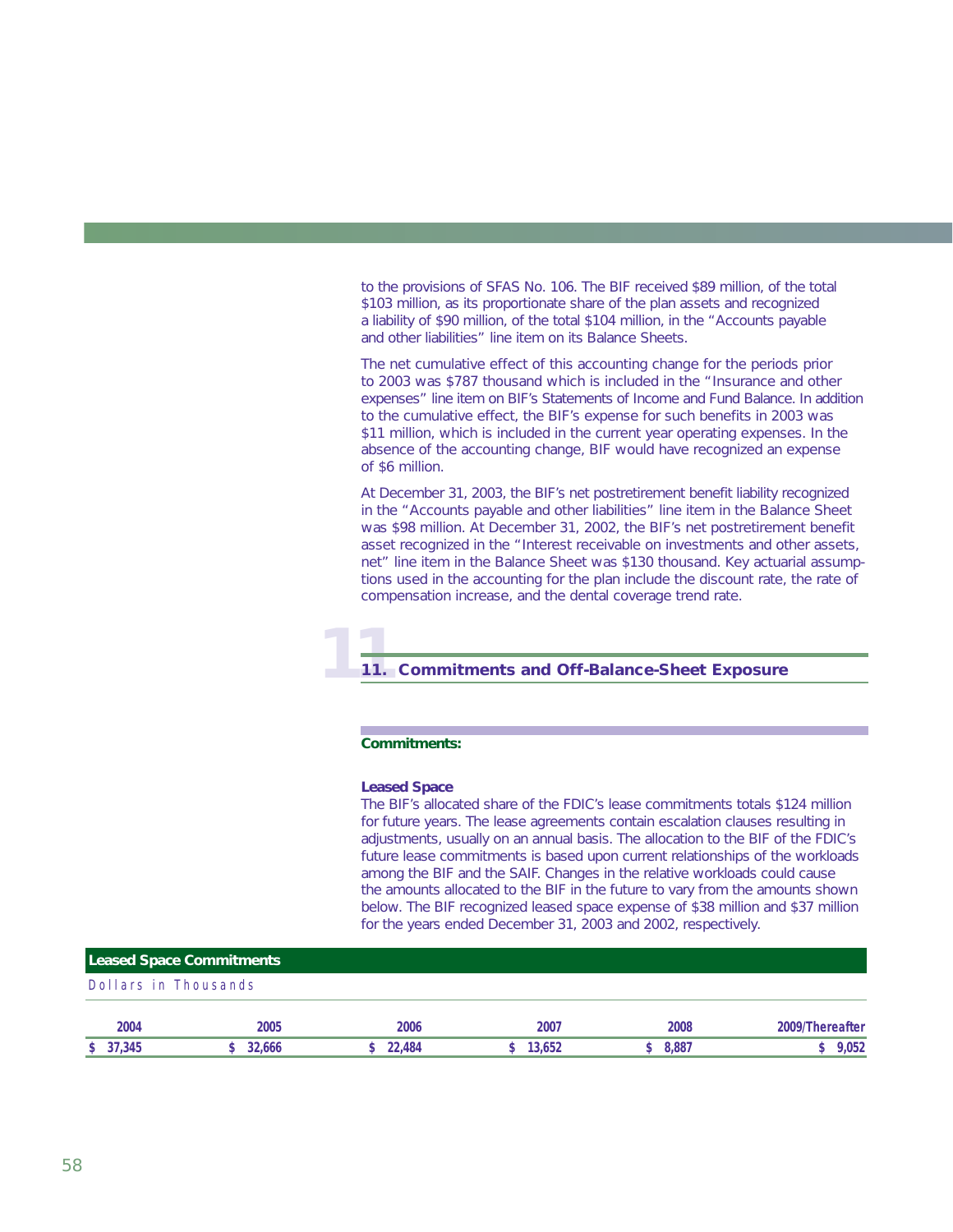### **Off-Balance-Sheet Exposure:**

## *Asset Securitization Guarantees*

As part of the FDIC's efforts to maximize the return from the sale or disposition of assets from bank resolutions, the FDIC has securitized some receivership assets. To facilitate the securitizations, the BIF provided limited guarantees to cover certain losses on the securitized assets up to a specified maximum. In exchange for backing the limited guarantees, the BIF received assets from the receiverships in an amount equal to the expected exposure under the guarantees. One deal terminated in 2003 with a cumulative gain to the BIF of \$6 million. Although the remaining term of the limited guaranty for the last deal is 23 years, this deal will be evaluated for possible termination in 2004. As of December 31, 2003 and 2002, the maximum off-balance-sheet exposure was \$81 million and \$202 million, respectively.

#### *Deposit Insurance*

As of September 30, 2003, deposits insured by the BIF totaled approximately \$2.5 trillion. This would be the accounting loss if all depository institutions were to fail and the acquired assets provided no recoveries.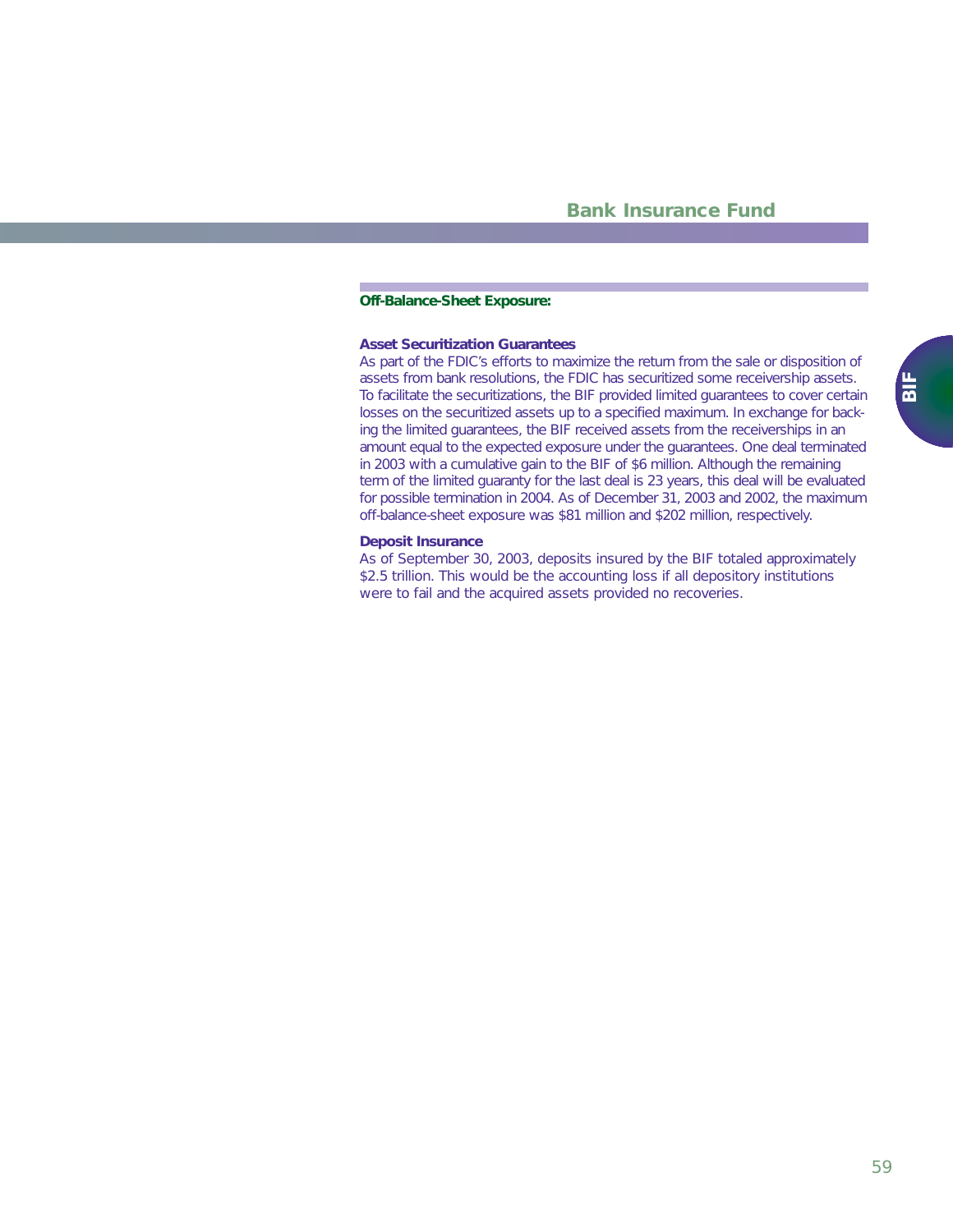# **12.1 12. Disclosures About the Fair Value of Financial Instruments**

Cash equivalents are short-term, highly liquid investments and are shown at current value. The fair market value of the investment in U.S. Treasury obligations is disclosed in Note 3 and is based on current market prices. The carrying amount of interest receivable on investments, short-term receivables, and accounts payable and other liabilities approximates their fair market value, due to their short maturities and/or comparability with current interest rates.

The net receivables from bank resolutions primarily include the BIF's subrogated claim arising from payments to insured depositors. The receivership assets that will ultimately be used to pay the corporate subrogated claim are valued using discount rates that include consideration of market risk. These discounts ultimately affect the BIF's allowance for loss against the net receivables from bank resolutions. Therefore, the corporate subrogated claim indirectly includes the effect of discounting and should not be viewed as being stated in terms of nominal cash flows.

Although the value of the corporate subrogated claim is influenced by valuation of receivership assets (see Note 4), such receivership valuation is not equivalent to the valuation of the corporate claim. Since the corporate claim is unique, not intended for sale to the private sector, and has no established market, it is not practicable to estimate its fair market value.

The FDIC believes that a sale to the private sector of the corporate claim would require indeterminate, but substantial, discounts for an interested party to profit from these assets because of credit and other risks. In addition, the timing of receivership payments to the BIF on the subrogated claim does not necessarily correspond with the timing of collections on receivership assets. Therefore, the effect of discounting used by receiverships should not necessarily be viewed as producing an estimate of market value for the net receivables from bank resolutions.